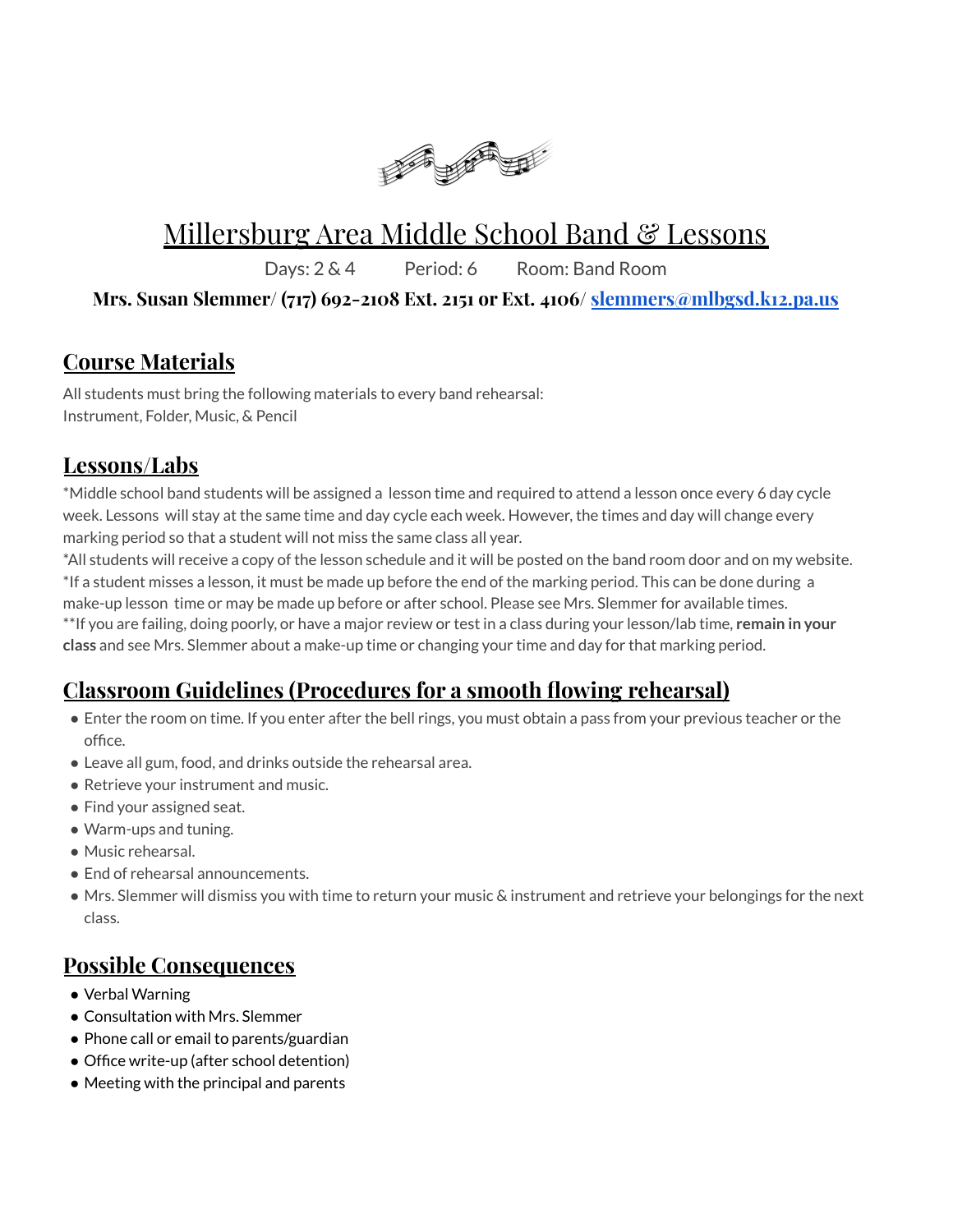# **Class Grading**

Students will receive a letter grade for band. Grades will be based on the following criteria:

- Lesson attendance (6 per marking period-bonus points for extra lessons/lab attended over 6)
- Rehearsal Attendance (timeliness)
- Rehearsal Etiquette (following rehearsal guidelines)
- Participation (attitude & willingness to play)
- Concert/Performance Attendance (Holiday Concert in December & Spring Concert in May)

#### **Performances**

The band performs in two major concerts every year; one in the winter and one in the spring. **Attendance at both concerts is mandatory**. The concert is the culmination of many weeks of hard work and all students need to participate. Athletic conflicts are not permitted over concerts. Concert participation counts towards a major part of the student's grade.

#### **Concert Dates**

#### **Tuesday, December, 14, 2021 @ 7:00 PM (Reporttime TBA) Tuesday, April 12, 2022 @ 7:00 PM (Reporttime TBA)**

\*All concerts are in the high school auditorium

#### **Performance Attire**

Concerts are a formal occasion. **Jeans, shorts and sneakers are not permitted**. Students must also follow The Millersburg Area School District's dress code.

#### **Students may wear the following:**

**Girls**-dress slacks, dress, skirt (knee length or longer) & blouse, dress capri pants (not denim), dress shoes (no flip-flops) **Boys**-dress slacks, polo shirt, buttoned-down shirt, dress shoes, tie/bow tie

\*If you have issues getting dress attire, please contact Mrs. Slemmer at least 3 weeks prior to the concert so arrangements can be made.

## **Care of Music/School-Borrowed Instruments**

All music and/or instruments borrowed to students are the property of the Millersburg Area School District and must be treated with care. Music that is lost or damaged will be replaced at the expense of the student. Students are not expected to pay for minor wear-and-tear damage or upkeep of the school. However, damages due to obvious neglect by the borrower will be repaired at the expense of the borrower.

## **Instrument Loan Contracts**

All students who borrow an instrument from the Millersburg Area School District will be required to fill out an instrument loan contract. See Mrs. Slemmer for the form.